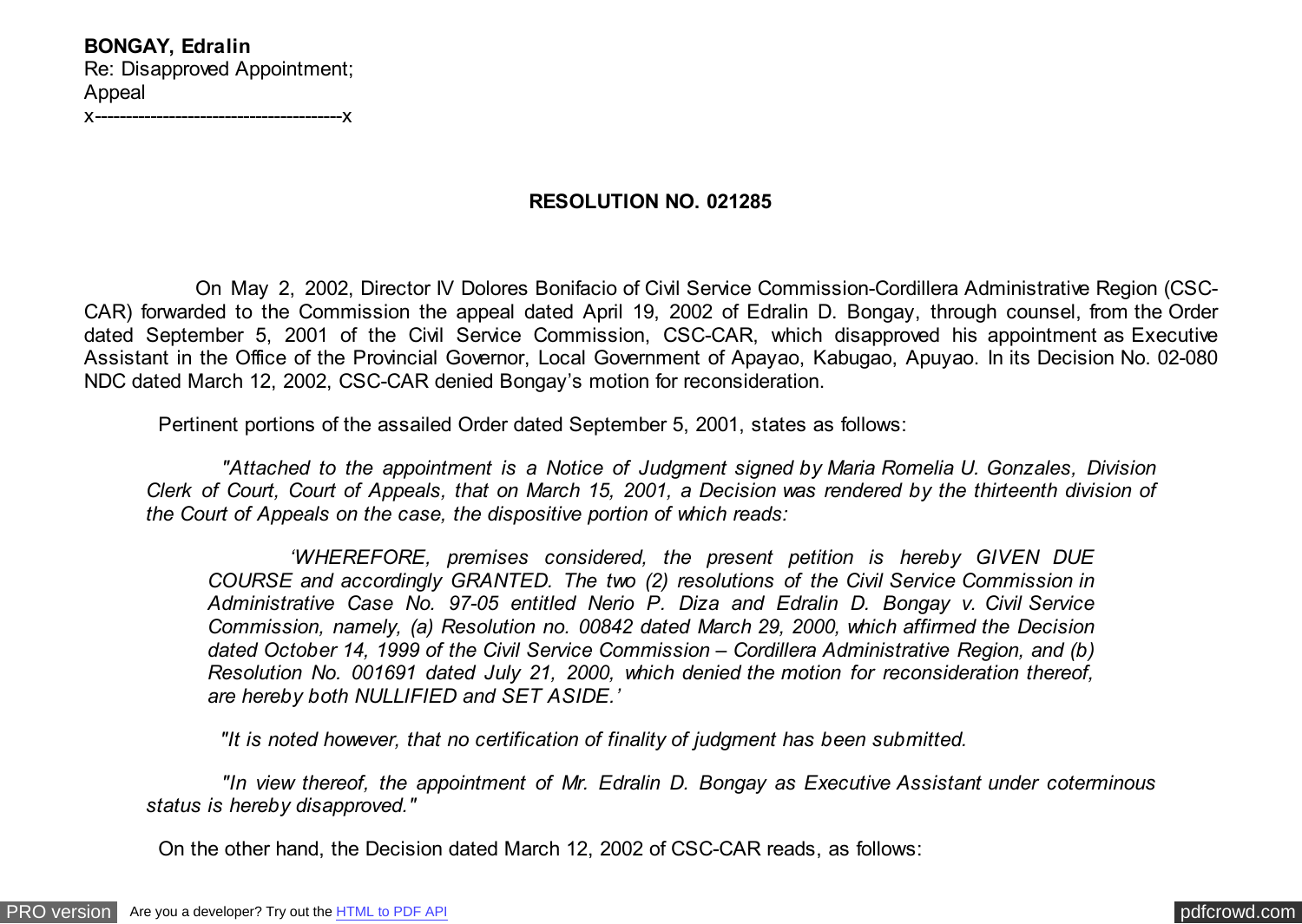*"Anent the allegation of Bongay that the personnel Officer/HRMO and the Local Chief Executive of the province of Apayao have both issued certification, respectively certifying compliance with the Civil Service Law and Rules on Appointment and recommending approval of appointment, cannot effectively change the stand of the CSC-CAR on his appointment. These certifications mentioned only focus on the procedural requirements of the appointment. They cannot cure the disqualification imposed on Bongay, he is perpetually disqualified from entering the government service.*

 *"On the request for clarification of the phrase, dismisssed from the service, let the foregoing discussions suffice to clarify its inclusion in the questioned Order of the CSC-CAR. It simply means that Bongay is perpetually disqualified from entering the service as he is dismissed from the service. This disqualification can only be removed if the Supreme Court upholds the Court of Appeals decision, else, an executive clemency from the President of the Philippines.*

 *"In fine, Bongay has not given any cogent reason for the CSC-CAR to reverse its initial action on his appointment. There is no merit to the instant motion for reconsideration.*

 *"WHEREFORE, the motion for reconsideration of Edralin Bongay is hereby denied for lack of merit. Accordingly, the assailed CSC-CAR Order of September 5, 2001 stands."*

In his appeal, Bongay avers, as follows:

 *"Appellant EDRALIN D. BONGAY and NERIO P. DIZA were respondents in Administrative Case No. 97- 05 for 'Dishonesty and Falsification' initiated, prosecuted and decided by the Civil Service Commission, Regional Administrative Region, Baguio City (CSC-CAR hereafter) which found them guilty of 'Dishonesty and Falsification' and imposed upon them the 'accessory penalty of perpetual disqualification from joining the public service and from taking government examinations in the future x x " per its Decision dated October 14, 1999. Unfortunately, the said decision of the CSC-CAR was affirmed by this Honorable Commission per its RESOLUTION No. 000842 dated March 29, 2000, and also denied their Motion for Reconsideration per its Resolution No. 001691 dated July 21, 2000. Fortunately, however, the Court of Appeals, per its DECISION dated March 15, 2001 in NERIO P. DIZA and EDRALIN D. BONGAY versus CIVIL SERVICE COMMISSION, CA-G.R. SP NO. 60440, nullified and set aside the aforementioned Resolutions and, per its Resolution dated June 19, 2001, denied the CSC's Motion for Reconsideration. From the said Decision and Resolution of the Court of Appeals, this Honorable Civil Service Commission filed with the Supreme Court a 'PETITION FOR CERTIORARI UNDER RULE 65' dated September 7, 2001. The said petition states that 'the resolution dated June 19, 2001 of the Honorable Court of Appeals denying the CSC's Motion for Reconsideration of its Decision dated March 15, 2001, was received by the CSC on July 6, 2001.' The envelope of mailing used for the copy sent to the undersigned counsel DIZA and BONGAY contains the rubber stamp showing that the same was mailed at 'Registered Batasang Pambansa Post Office SEPT. 10, 2001.' This shows that the petition for certiorari was filed with the Supreme Court sixty six (66) days*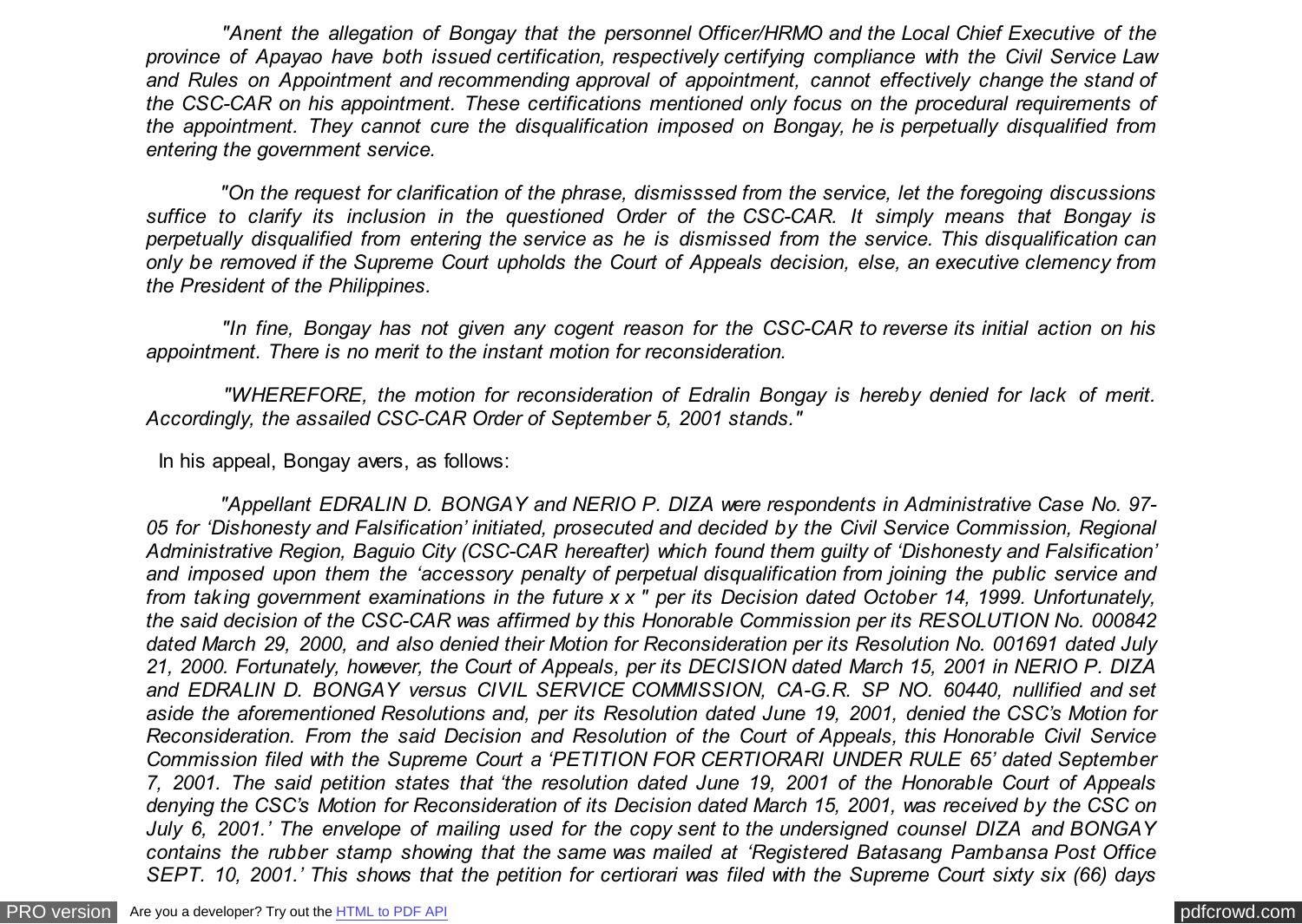*from July 6, 2001 when the CSC received the Resolution of the Court of Appeals, well beyond the 60-day period provided for in Section 4 of Rule 65 of the 1997 Rules of Civil Procedure. This is in addition to the fact that said petition is erroneous because the legal remedy is Appeal by Certiorari to the Supreme Court under Rule 45 of the 1997 Rules of Civil procedure which should be filed within 15 days from notice of the x x x resolution appealed from. It could then be safely expected that the Supreme Court will dismiss the said petition.*

 *"EDRALIN D. BONGAY was charged criminally by the CSC-CAR for the same offense of Falsification of Public Document before the Baguio City Prosecutor's Office, which however, dismissed the charge for lack of evidence per its Resolution dated August 30, 1996, which forms part of the records of the above-mentioned Administrative Case No. 97-05.*

 *"1. EDRALIN D. BONGAY was appointed as Executive Assistant I in the office of the Sangguniang Panlalawigan of Apayao, per his appointment letter dated July 28, 2001. The same was, however disapproved on September 5, 2001 by Director DOLORES B. BONIFACIO of the Civil Service Commission, Cordillera Administrative Region, Baguio city (CSC-CAR).xxx*

### *GROUNDS*

*"1. THE CSC-CAR AND ITS DIRECTOR DOLORES B. BONIFACIO, BY DISAPPROVING EDRALIN D. BONGAY'S APPOINTMENT AS EXECUTIVE ASSISTANT I IN THE OFFICE OF THE SANGGUNIANG PANLALAWIGAN OF APAYAO AND BY DISQUALIFYING HIM PERPETUALLY FROM ENTERING GOVERNMENT SERVICE, HAVE DEPRIVED HIM OF HIS CONSTITUTIONAL RIGHTS TO DUE PROCESS OF LAW AND EQUAL PROTECTION OF LAW.*

*"2. THE CSC-CAR AND ITS DIRECTOR DOLORES B. BONIFACIO DISREGARDED THE COURT OF APPEALS' DECISION NULLFYING AND SETTING ASIDE THE CSC DECISIONS/RESOLUTIONS IN 'ADMINISTRATIVE CASE NO. 97-05 ENTITLED NERIO P. DIZA AND EDRALIN D. BONGAY VS. CIVIL SERVICE COMMISSION, NAMELY, (1) RESOLUTION NO. 000842 DATED MARCH 29, 2000, WHICH AFFIRMED THE DECISION DATED OCTOBER 14, 1999 OF THE CIVIL SERVICE COMMISSION – CORDILLERA ADMINISTRATIVE REGION, and (2) RESOLUTION NO. 001691 DATED JULY 21, 2000 WHICH DENIED THE MOTION FOR RECONSIDERATION THEREOF."*

#### *xxx*

 *"1.a) As to the Order dated September 5, 2001 (Annex 'B'): The fact that no certification of finality has been issued by the Clerk of Court of the Court of Appeals of its Decision in CA-G.R. SP No. 60440 does not justify the CSC-CAR and Director BONIFACIO in still implementing its decision/resolution of this Honorable*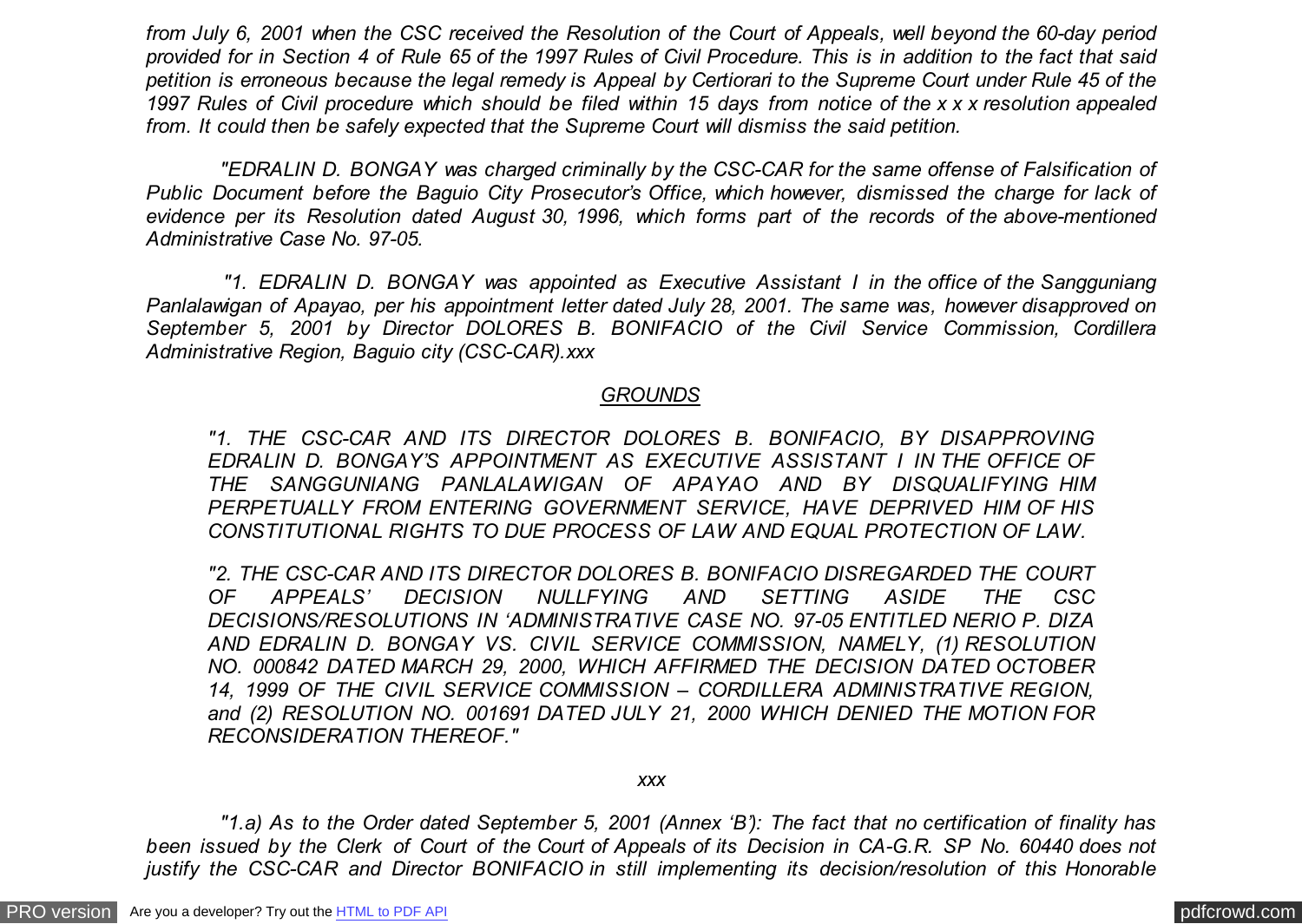*Commission which had been nullified and set aside by the Court of Appeals. There is, in law, no more order of disqualification to speak of. Furthermore, the lack of certificate of finality of the CA decision can also be used with equal force, to prevent the implementation of the 'disapproval' and 'disqualification' decision of the CSC-CAR because it has not become final by virtue of Court of Appeals. The said CSC-CAR decision is not immediately executory and the right of BONGAY to be presumed innocent should still be observed. After all, BONGAY was cleared of any criminal liability by the Baguio City Prosecutor's Office as stated above.*

 *"1.b) As to the Decision dated march 112, 2002 (Annex "d"): The perpetual disqualification imposed upon BONGAY from entering government service is without any justification and deprives him of his constitutional right to due process of law and equal protection of the law. BONGAY is qualified for the job to which he has appointed. When the CSC-CAR and its Director BONIFACIO disapproved his appointment and further declared him perpetually disqualified from entering the government service, they denied him his rights of due process of law and equal protection of the law. In so doing, they violated his constitutional rights which is actionable under Article 32 (6) & (8) of the Civil Code. It is very evident,, if not clear that the assailed actions of the CSC-CAR and Director BONIFACIO are arbitrary and despotic. There was no justifiable reason for them to disapprove BONGAY's appointment to which he qualified, or to perpetually disqualify him or to disqualify him from entering government service.*

 *"2. Due process is a guarantee against any arbitrariness on the part of the government and its officers and employees. If the enjoyment of his rights is conditioned on an unreasonable requirement, as in this case, due process is violated. Whatever be the source of such rights, be it the Constitution itself or merely a status, its unjustifiable withholding would be violation of due process xxx*

 *"WHEREFORE, Appellant EDRALIN D. BONGAY respectfully prays that the Honorable Commission set aside and nullify the assailed Order and Decision of the CSC-CAR and Director DOLORES B. BONIFACIO xxx and approve appellant BONGAY's appointment as Executive Assistant in the office of the Sangguniang Panlalawigan of Apayaoxxx"*

 Records show that in a Decision dated October 14, 1999, Edralin D. Bongay and Nerio P. Diza were found guilty of Dishonesty and Falsification of Public Documents by the CSC-CAR relative to the examination irregularity committed during the July 14, 1996 POI Examination held in Baguio City. Consequently, respondents who were not government personnel were imposed accessory penalties of perpetual disqualification from entering the public service and taking government examinations in the future.

 Aggrieved by the CSC-CAR decision, Bongay and Diza appealed their case before the Commission Proper. In CSC Resolution No. 00-0842 dated March 29, 2000, the Commission dismissed appellants' appeal. Thereafter they filed a motion for reconsideration but the same was denied in CSC Resolution No. 00-1691 dated July 21, 2000.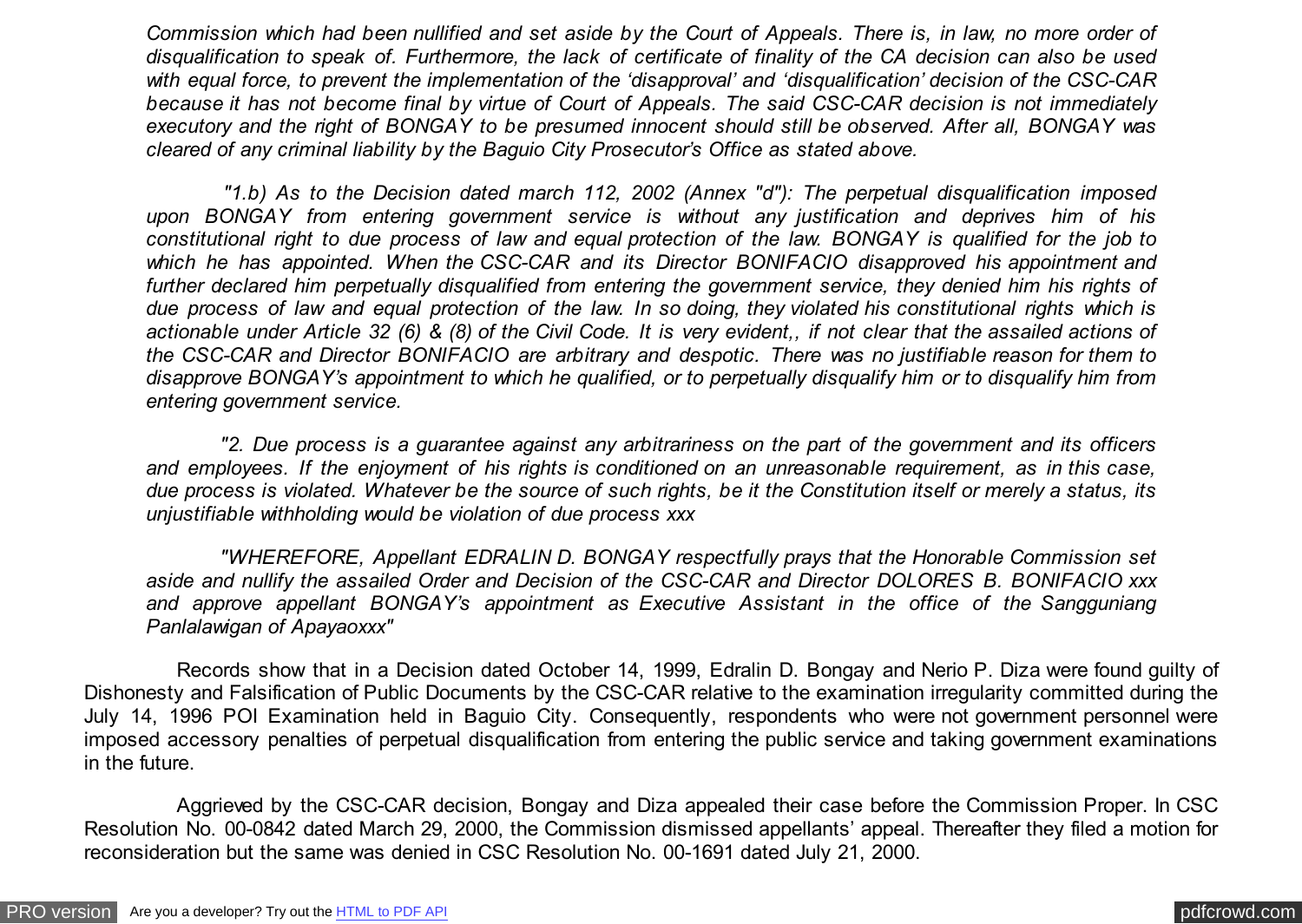Not contented, appellants filed before the Court of Appeals a Petition for the Review of CSC Resolutions No. 00-0842 and 00-1691, docketed as CA – G.R. SP No. 60440.

 In its decision dated march 15, 2001, the Court of Appeals, through its Thirteenth (13th) Division, granted the said petition of Diza and Bongay, and nullified the subject CSC resolutions. The Commission moved for the reconsideration of the decision dated March 15, 2001 of the Honorable court of Appeals, but the same was denied in a Resolution dated June 19, 2001.

 On September 10, 2001, the Commission filed a Petition for Certiorari under Rule 65 before the Supreme Court. While the said petition is still pending before the Supreme Court, the Local Government of Apayao issued an appointment to Edralin D. Bongay as Executive Assistant I, Sangguniang Panlalawigan Office on July 23, 2001.

 On August 4, 2001, the said appointment was forwarded to CSC-CAR for attestation. On September 5, 2001, however, the CSC-CAR disapproved the appointment of Bongay on the ground that no certificate of finality of judgment was submitted. Bongay moved for reconsideration but the same was denied in a Decision No. 02-080NDC dated March 12, 2002.

Hence, this appeal.

 The sole issue is whether the CSC-CAR is correct in disapproving the appointment of Bongay as Executive Assistant due to the pendency of a Petition for Certiorari under Rule 65 filed by the Commission.

 It is imperative that certiorari as an original special civil action under Rule 65 must be distinguished from Certiorari as a mode of appeal under Rule 45. In an original special civil action for certiorari under Rule 65, unless a writ of preliminary injunction or a temporary restraining order shall have been issued, it does not stay the challenged proceeding. An appeal by certiorari under Rule 45 on the other hand, stays the judgment, award or order appealed from.

 Rule 45 of the 1997 Revised Rules of Court was clarified by Justice Florenz D. Regalado in his *Remedial Law* **Compendium, Volume I, 1997 edition** which states that:

 *"d. Appeal by certiorari stays the judgment, award or order appealed from. An original action for certiorari, unless a writ of preliminary injunction or temporary restraining order shall have been issued, does not stay the challenged proceeding." (Underscoring ours)*

Also, in point is *Section 7, Rule 65 of the 1997 Revised Rules of Court* which states, as follows:

 *"Sec. 7. Expediting proceedings; injunction relief. – The court in which the petition is filed may issue orders expediting the proceedings, and it may also grant a temporary restraining order or writ of preliminary injunction for the preservation of the rights of the parties pending such proceedings. The petition shall not interrupt the course of the principal case unless a temporary restraining order or a writ of preliminary injunction*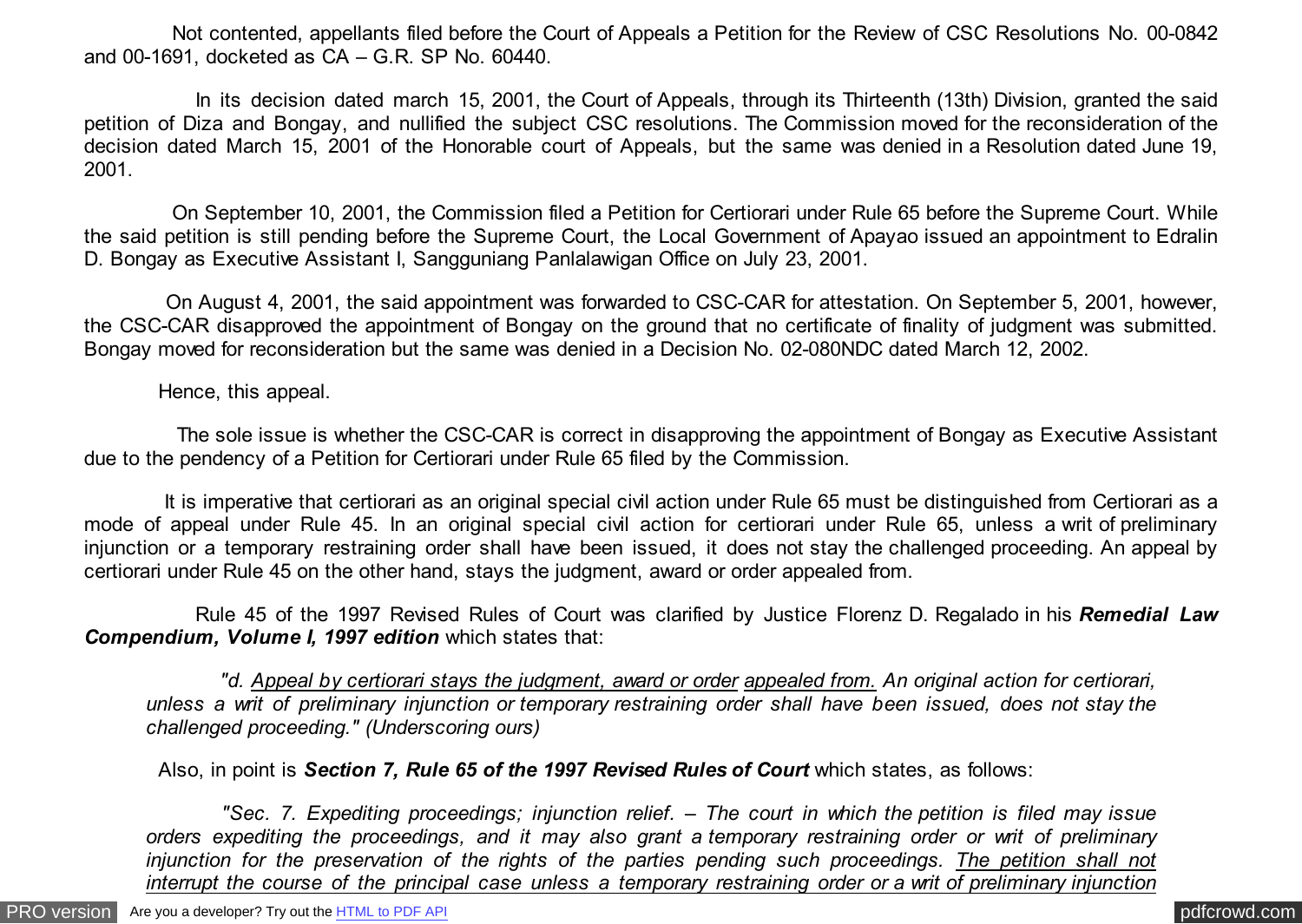### *has been issued against the public respondent from further proceeding in the case." (Emphasis supplied)*

 Since the Commission filed a Petition for Certiorari under Rule 65 before the Supreme Court, it will not operate to bar the execution of the decision of the Court of Appeals in the absence of a restraining order or injunction issued by the Supreme Court. Thus, the subject CSC Resolutions imposing the accessory penalties of perpetual disqualification from joining the public service and from taking government examinations in the future upon Bongay and Diza can no longer be executed since it has already been nullified and set aside by the decision of the Court of Appeals. It would have been different if the action filed is a Petition for Review on Certiorari under Rule 45 as it is an appeal available to it and said appeal operates to hold in abeyance the execution of the order of the Court of Appeals, the absence of a certificate of finality, notwithstanding.

 In fine, since there is no restraining order or injunction issued by the Supreme Court, Bongay can now join the government service unless there is a finality of judgment setting aside the decision dated March 15, 2001 and June 19, 2001 promulgated by the Court of Appeals in the case of Nerio P. Diza and Edralin D. Bongay vs. Civil Service Commission, CA-G.R. SP No. 60440 and affirming CSC Resolution No. 00-0842 dated March 29, 2000 and CSC Resolution No. 00-1691 dated July 21, 2000.

In light of the foregoing, the Commission finds the appeal impressed with merit.

 **WHEREFORE**, in view of the foregoing, the appeal of Edralin D. Bongay is hereby **GRANTED**. Accordingly, the decisions dated September 5, 2001 and March 12, 2002 of CSC-CAR disapproving Bongay's appointment as Executive Assistant and denying his motion for reconsideration are hereby reversed and set aside. The CSC-CAR is hereby directed to approve the appointment of Edralin D. Bongay as Executive Assistant I, Office of the Provincial Governor, Local Government of Apayao, Kabugao, Apayao in accordance with this resolution and Civil Service Law, Rules and Regulations.

Quezon City, **OCT 08 2002**

(Signed) **KARINA CONSTANTINO-DAVID** Chairman

(Signed) **JOSE F. ERESTAIN, JR.** Commissioner

[PRO version](http://pdfcrowd.com/customize/) Are you a developer? Try out th[e HTML to PDF API](http://pdfcrowd.com/html-to-pdf-api/?ref=pdf) provided and the example of the HTML to PDF API [pdfcrowd.com](http://pdfcrowd.com)